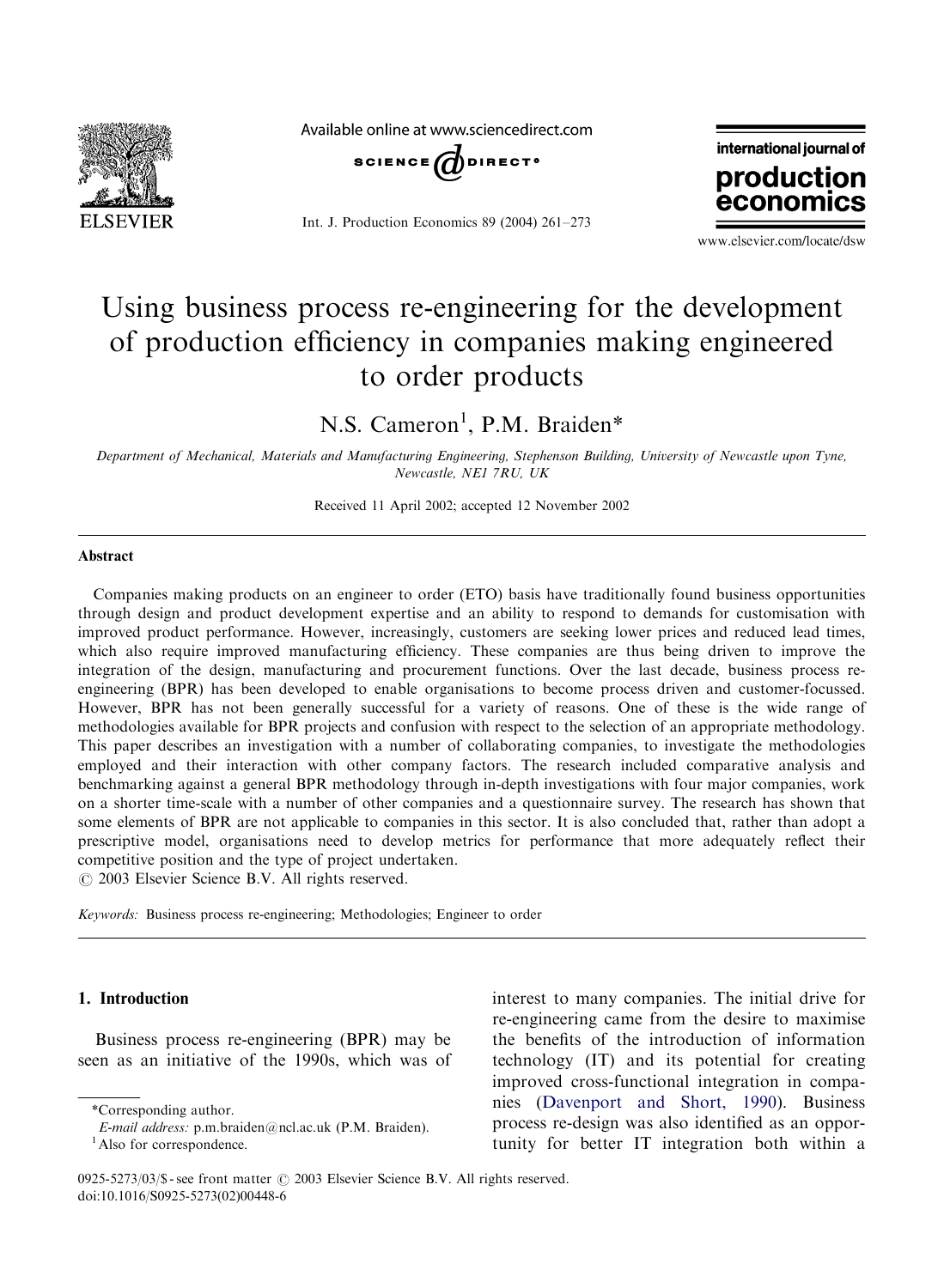company and across collaborating business units in a study in the late 1980s conducted at MIT [\(Scott-Morton, 1991\)](#page--1-0). The initiative was rapidly adopted and extended by a number of consultancy companies and ''gurus'' ([Hammer, 1990\)](#page--1-0). The extension to the vision of re-engineering processes to encompass the total radical re-design of companies also raised great interest but organisations which undertook such radical BPR projects found the path to success difficult to follow. [Hammer and Champy \(1993\)](#page--1-0) found that ''50–70% of attempts fail to deliver the intended dramatic results''. To a great extent the initiative has now lost favour in engineering enterprises. However, the re-engineering of specific processes and the resulting efficiency gains were, and remain, of great interest and value to many companies.

For any proposed initiative or development such as BPR to be viable and practical requires that there exist a fundamental approach and a proven, reliable methodology, which is generally applicable and repeatable. However, inspection of the literature and company observation showed that there was no standard or typical BPR methodology and different methodologies and various forms of BPR were being proposed (see for example [Davenport and Short, 1990,](#page--1-0) and other papers including [Short and Venkatraman, 1992](#page--1-0); [Vowler, 1993;](#page--1-0) [Humphrey, 1995;](#page--1-0) [Tinnila, 1995](#page--1-0); [Drew and Coulson-Thomas, 1996](#page--1-0); [Hallahan,](#page--1-0) [1996;](#page--1-0) [Selander and Cross, 1999](#page--1-0)). The approach

was also being applied across a wide range of enterprises (see, for example [Crego and Schiffrin,](#page--1-0) [1995;](#page--1-0) [Twaddle, 2000\)](#page--1-0). This ongoing re-invention and re-application of the BPR approach generated an endless list of re-engineering tools and techniques. Quite apart from the question of rigor in any new initiative, this created a difficult task for organisations considering re-engineering in that the selection of an appropriate BPR methodology to suit their company or their particular project objectives was far from obvious.

The range of applicability of BPR was also considerable. Whilst its application to improving the efficiency of an individual company process could, perhaps, be predicted, the earliest work also envisaged a hierarchy of business reconfiguration, from local exploitation through internal integration and business process redesign to business network redesign and, ultimately, business scope [\(Venkatraman, 1991\)](#page--1-0) (see Fig. 1).

The objectives of the research presented in this paper were, therefore, to establish whether a generally applicable methodology for BPR can be defined and to investigate the experiences of a number of companies, all of which made products which were engineered to order, in attempting to apply BPR. Further objectives included the assessment of the extent to which a generally applicable methodology would support particular company ambitions and, generally, to explore the reliability and scope of BPR as a concept for these companies.



Fig. 1. Five levels of IT-induced reconfiguration [\(Venkatraman, 1991](#page--1-0)).